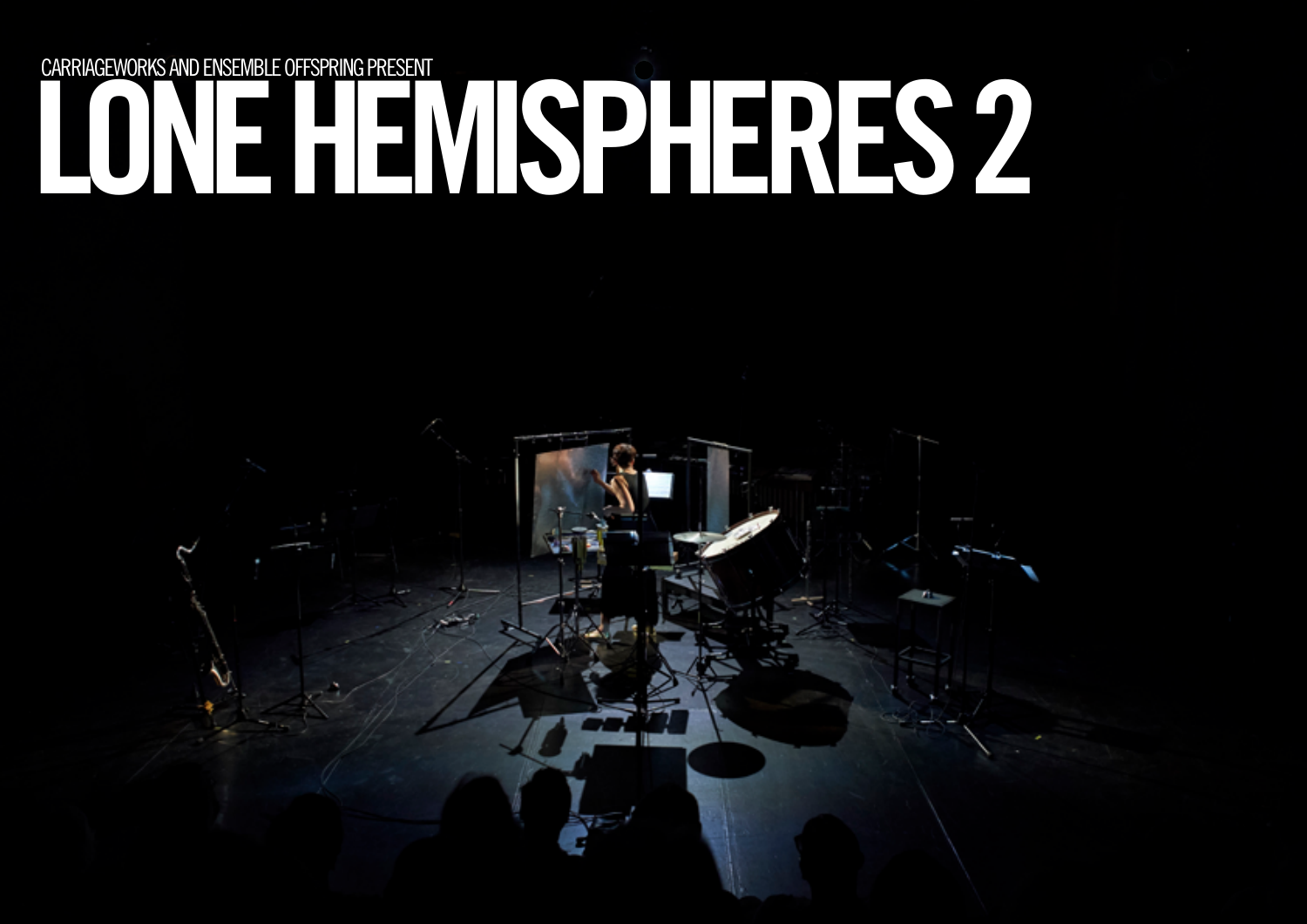**FRANCO DONATONI** Soft (1989) for bass clarinet solo ELIZABETH YOUNAN Fantasia (2019) for flute (World Premiere) **TRISTAN COELHO** A line is a dot that went for a walk (2018) for percussion LUCIANO BERIO Sequenza I (1958) for flute **DAMIEN RICKETSON** Borderlines (2019) for clarinet (World Premiere) **FRANCO DONATONI** Omar movt 1 (1985) for vibraphone

CLAIRE EDWARDES Percussion/Artistic Director LAMORNA NIGHTINGALE Flute JASON NOBLE Clarinet/Bass clarinet

**MICHELLE ST ANNE** Creative Direction

It is very exciting to be returning to Carriageworks once again for our second instalment of Lone Hemispheres featuring the virtuosic solo instrumentalists of Ensemble Offspring. In 2018 we performed classics by Iannis Xenakis alongside Australian works inspired by them. In 2019 the inspiration point is the Italian avant-garde, in Berio and Donatoni. These works played a seminal role in our development as musicians – musicians who would later commit our careers to championing the new and the different.

I worked intensely on Omar by Donatoni when I first moved to The Netherlands for my post graduate studies in 1999, and recorded it with the ABC after winning Young Performers. The piece will always evoke that time of my life, twenty years ago, when there was so much wonderment around the new music I was learning and interpreting.

The two world premieres by Ensemble Offspring founder, Damien Ricketson and Noisy Women Commission recipient and emerging talent Elizabeth Younan are special moments for us to reflect on our trajectory as an ensemble – celebrating the past and forging into the future, as we prepare for our 25th year making music together. Thanks for coming on the journey with us.

#### CLAIRE EDWARDES, ARTISTIC DIRECTOR ENSEMBLE OFFSPRING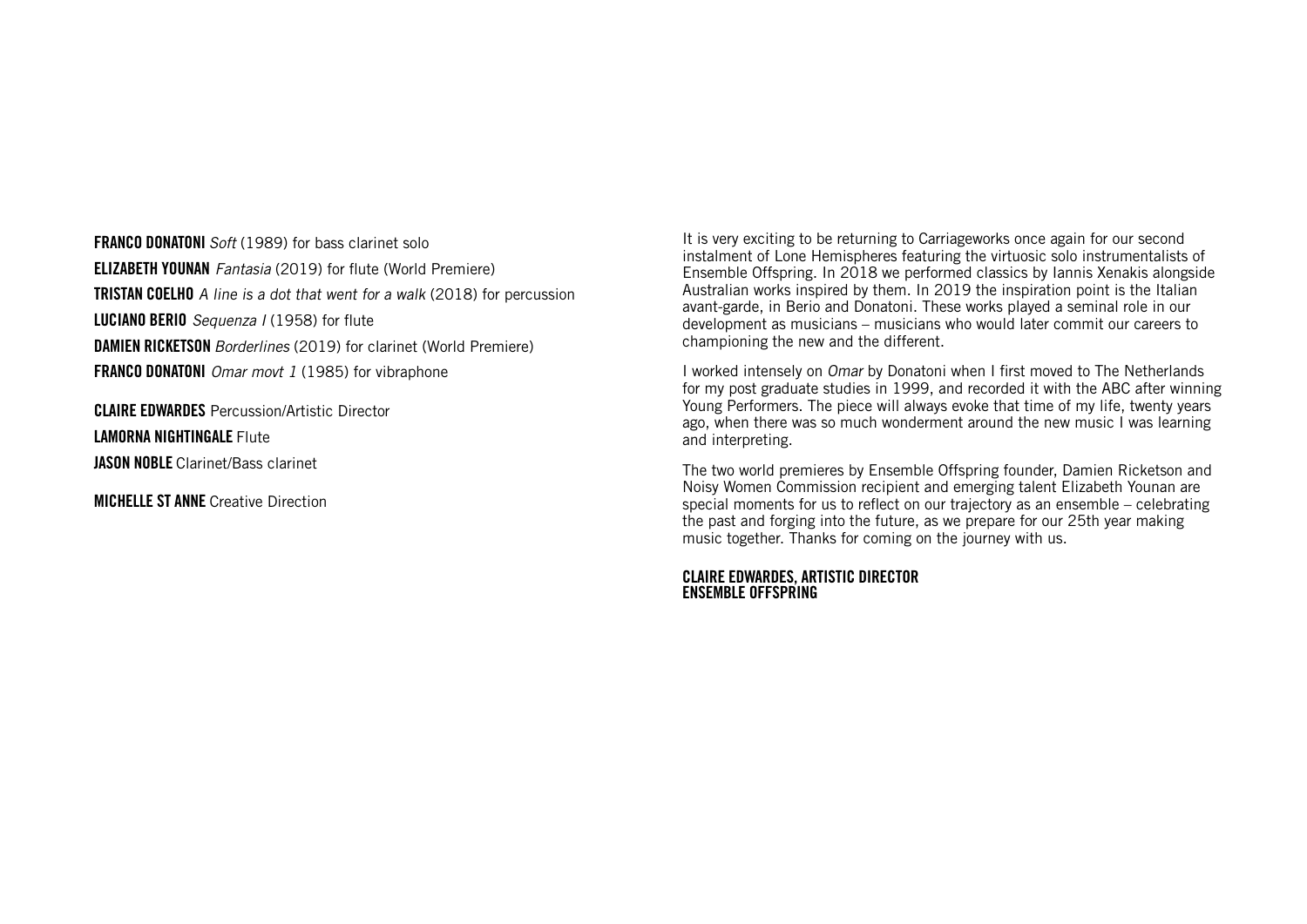## FRANCO DONATONI

Soft (1989) for bass clarinet solo

Donatoni's Soft intricately explores both the dynamics and sound-range of the bass clarinet and articulates its many themes. Almost all Donatoni's pieces - and Soft is no exception - begin with fragments, mostly as mutterings or short notes. Gradually the figures sprout other figures. As the pace quickens there is a jump-cut, almost as in a film, to another kind of motion, and them on to another and so on. Franco Donatoni (1927-2000) is among the most prominent Italian composers of his generation, along with his contemporaries Berio and Nono. A noted pedagogue, he taught at the Bologna Conservatory, the Verdi Conservatories of Turin and Milan, and from 1960 at the Accademia Musicale Chigiana in Siena. Donatoni's later work is characterised by driving rhythms, quick-cut changes in texture, and compulsive development of constrained melodic material.

# ELIZABETH YOUNAN

Fantasia (2019) for flute (World Premiere)

This solo for flute is titled Fantasia due to the nature of its free and improvisatory construction. The manipulation of small musical cells and their gradual development form the modus operandi of the work. The piece features the addition of a kick drum of sorts, which provides a rhythmic element to offset the freedom of the flute lines. Younan composed the work after receiving Ensemble Offspring's 2018 Noisy Women Commission, an annual award given to an emerging female composer to promote creative freedom and foster artistic development and it has been written in close collaboration with Ensemble Offspring flautist Lamorna Nightingale. Elizabeth Younan is a composer from Sydney currently living in the United States of America. She was a featured composer of Musica Viva's 2018 International Concert Season, where her 'Piano Sonata' was premiered by Joyce Yang. Elizabeth obtained Bachelor and Master of Music degrees from the Sydney Conservatorium of Music where she studied with Carl Vine AO. Elizabeth currently studies under full scholarship at the Curtis Institute of Music in Philadelphia.

Ensemble Offspring's Noisy Women Commission is supported by the Sydney Community Foundation's Women Composers Fund and its associated private donors. Recipients: 2017 Fiona Hill; 2018 Elizabeth Younan; 2019 Nicole Murphy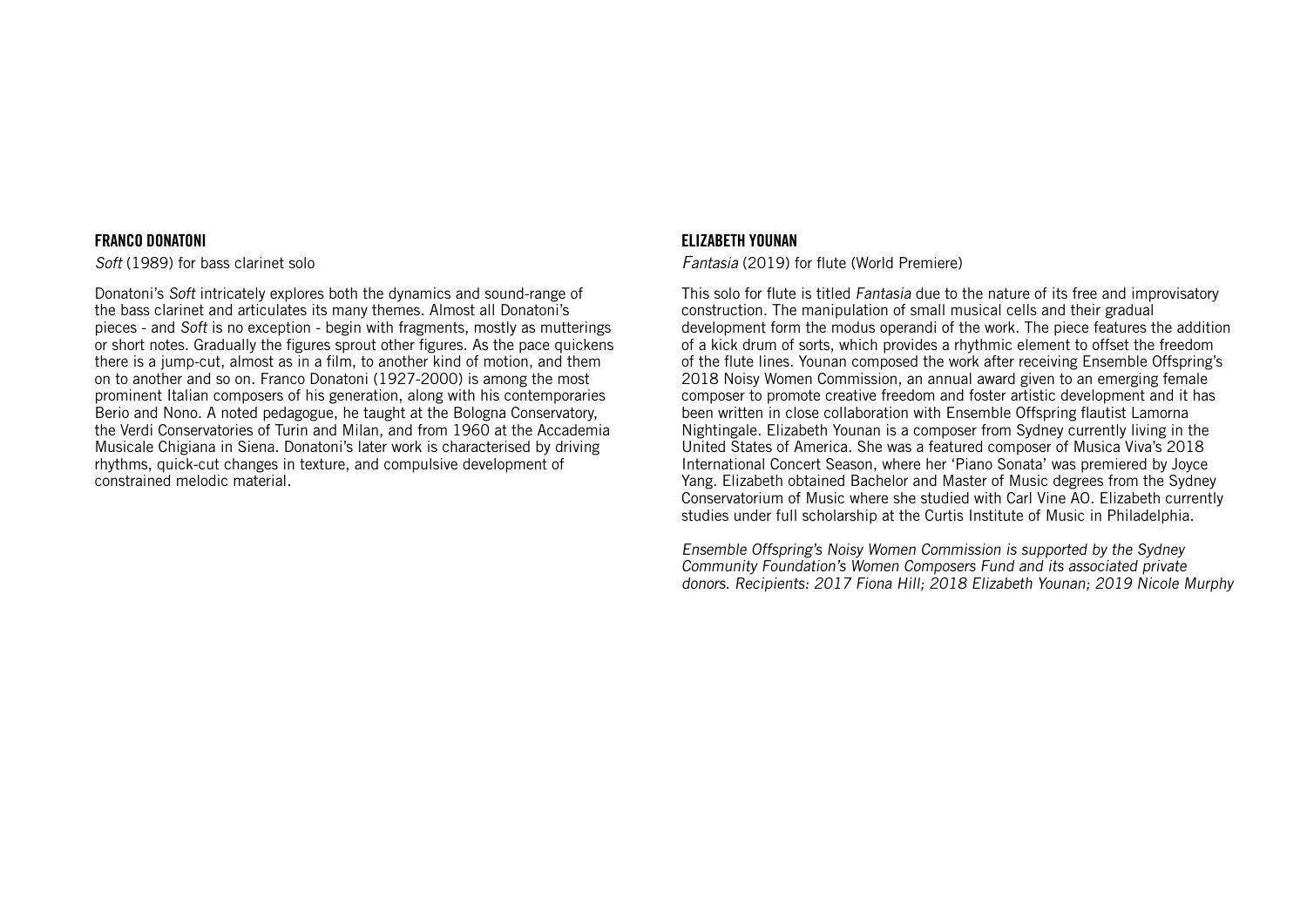## TRISTAN COELHO

A line is a dot that went for a walk (2018) for percussion

A line is a dot that went for a walk is inspired by this quote from artist Paul Klee. Coelho found the idea both playful and immediately appealing from a musical perspective. The piece, in two movements, counterposes a meditative and spacious style of music linked with nature against a groove/loop-based feel, playing with glitches and 'hard cuts', aligned with technology. This work is a nod to the classic vibraphone solo, Omar, by Italian composer Franco Donatoni, also featured in tonight. Tristan Coelho is an award-winning Sydney-based composer who specialises in art music and film. His music draws inspiration largely from nature, especially the idea of amplifying the otherwise soft and delicate sounds around us, and conversely our digital, data-driven world. Tristan teaches composition at MLC School and has been a long time collaborator of Ensemble Offspring and its members.

# LUCIANO BERIO

## Sequenza I (1958) for flute

Sequenza I was composed for the legendary Italian flautist Severino Gazzelloni. Berio composed a series of virtuosic works for solo instruments under the name Sequenza. This is the first Sequenza from 1958 and the last, Sequenza XIV (2002) is for cello. These works explore the full possibilities of each instrument, often calling for extended techniques and extremes of virtuosic technique. Luciano Berio (1925-2003) was an Italian composer whose success as a theorist, conductor, composer, and teacher placed him among the leading representatives of the musical avante-garde during the 20th century. His style is notable for combining lyric and expressive musical qualities with the most advanced techniques of electronic and aleatoric music.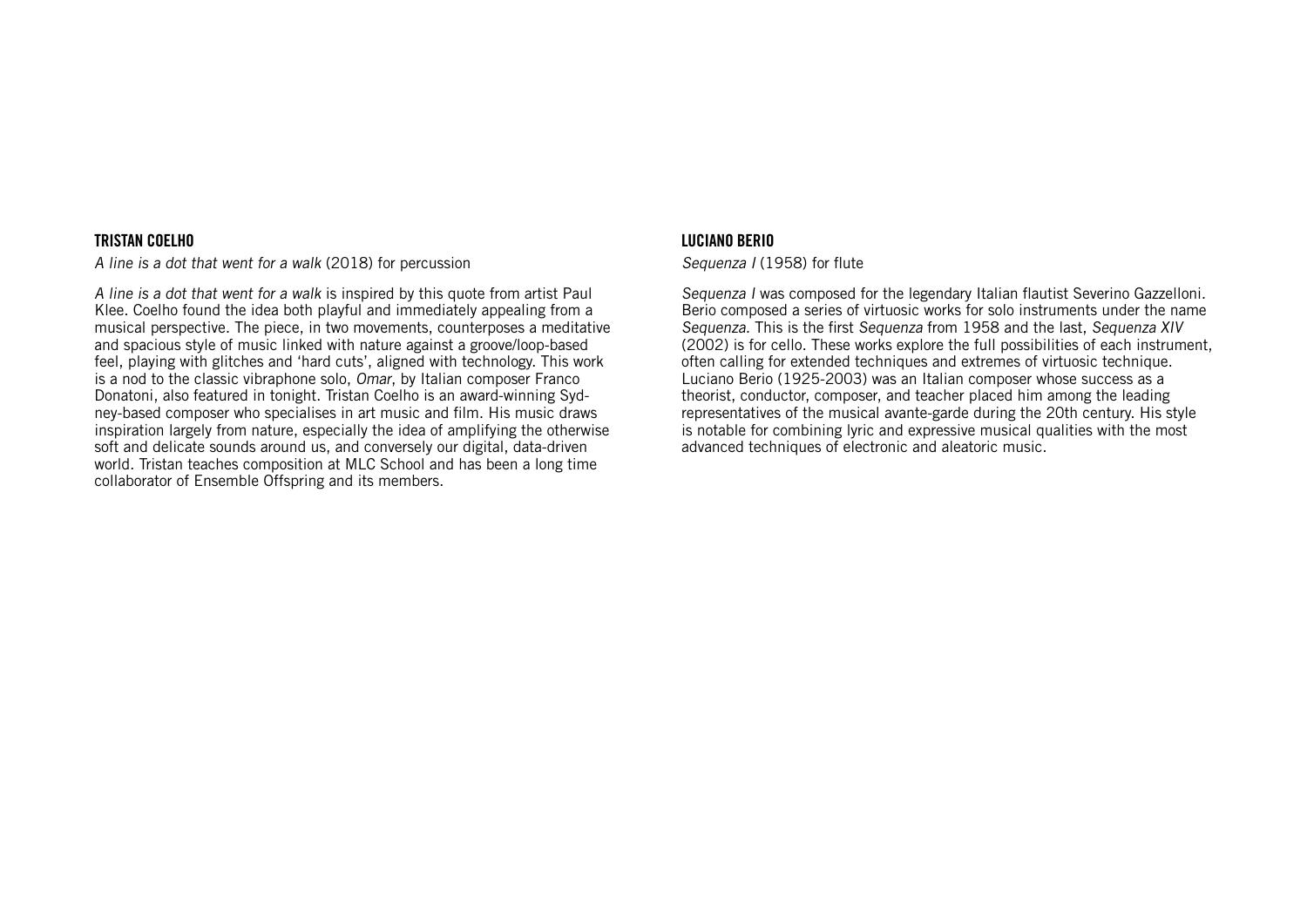### DAMIEN RICKETSON

Borderlines (2019) for clarinet (World Premiere)

Borderlines is quintessential Ricketson whose music is characterised by exotic sound-worlds, novel forms and is often multisensory in nature. When describing the composition, Ricketson offered the following insight: 'A thought twists and frays, tangling in a lump. Knotted like a skein, the line coils against itself in search of open passage only to grind its body into wisp-like filaments. Permeable, formless and free.' Damien Ricketson is a Sydney-based composer who studied with Dutch composer Louis Andriessen and has a PhD from the University of Sydney. Ricketson co-founded, and for 20 years was Co-Artistic Director of Ensemble Offspring. He is currently Head of Composition at the Sydney Conservatorium of Music. His award-winning opera The Howling Girls was premiered at Carriageworks in 2018 and was presented recently at Tokyo Festival.

## FRANCO DONATONI

Omar movt 1 (1985) for vibraphone

Omar explores in depth the different colour combinations and possibilities of the vibraphone. This piece is both highly structured and deeply technical and has become something of a classic of the percussion repertoire. Since its composition in 1985, Omar has been played numerous times throughout the world and is a study in texture, harmony, virtuosity and sonic characters. The manner in which Donatoni chops and changes his material is almost schizophrenic in its suddenness.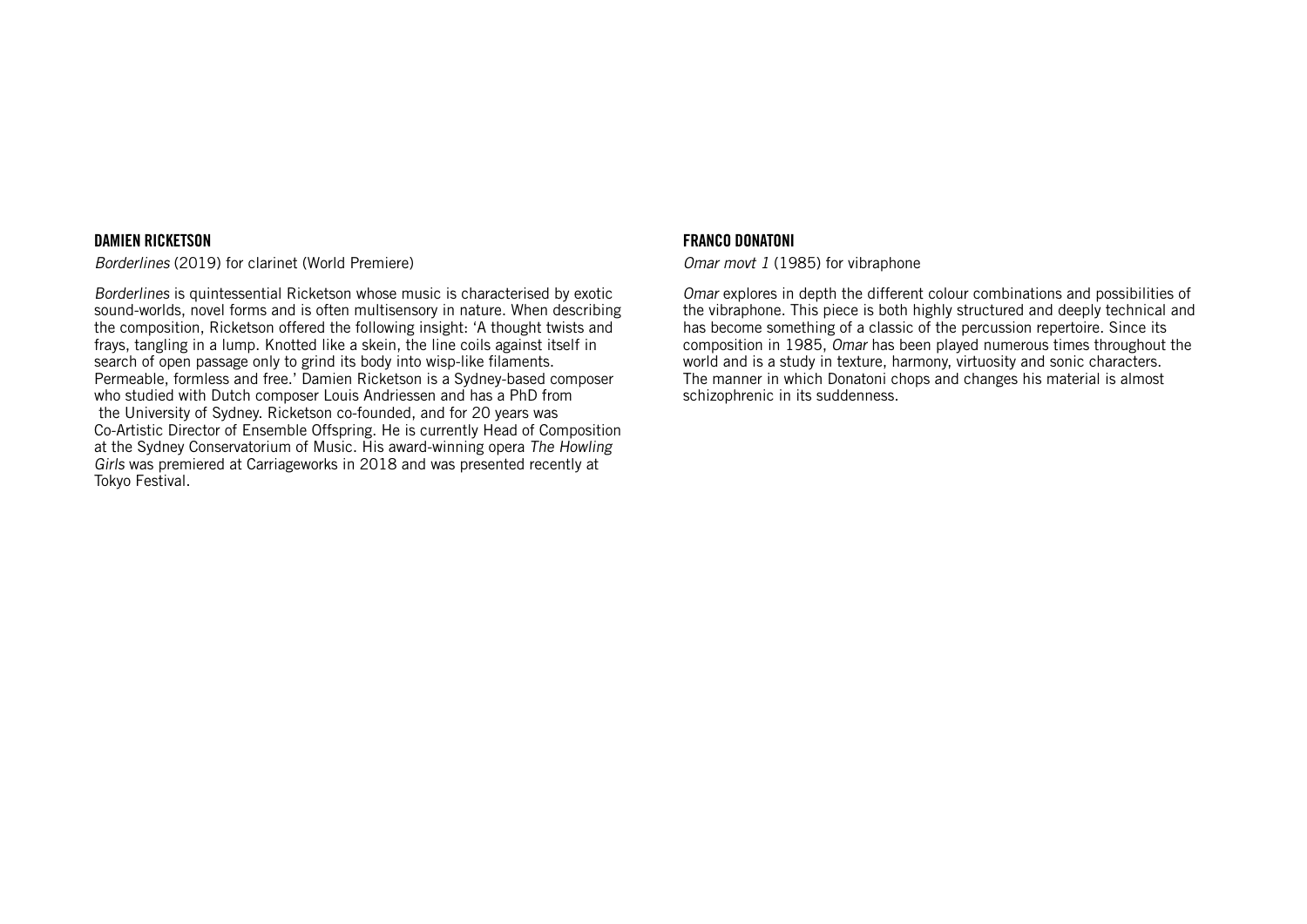# CLAIRE EDWARDES

Claire Edwardes is an internationally acclaimed percussion soloist, chamber musician and Artistic Director of Ensemble Offspring. She is the only Australian musician to win the APRA Art Music Award for Excellence by an Individual three times (2016, 2012, 2007), and is the recipient of an Australia Council and Freedman Fellowships and the winner of numerous European instrumental and percussion competitions, as well as the 1999 Australian Young Performer of the Year.

# LAMORNA NIGHTINGALE

Lamorna Nightingale has been performing with Ensemble Offspring since 2007. She appears regularly with the Sydney Symphony Orchestra, the Australian Opera and Ballet Orchestra, and the Australian Chamber Orchestra and as a guest artist with The Song Company, Synergy Percussion and Halcyon. She has created several pedagogical volumes of repertoire for young flute players through her publishing company, Fluteworthy and recently released her new album Other Voices.

# JASON NOBLE

Jason Noble is a specialist in all members of the clarinet family including the bass clarinet, saxillo, clarinis and glove bagpipe. An integral member of Ensemble Offspring since 2002, he also collaborates with popular musicians Sally Seltmann and Holly Throsby, soprano Jane Sheldon, the Indigenous women's choir of the Tiwi Islands, Nick Wales and the Shaun Parker Dance Company and The Song Company. He has twice travelled to the Afghanistan National Institute of Music in Kabul as an educator and clarinet teacher.